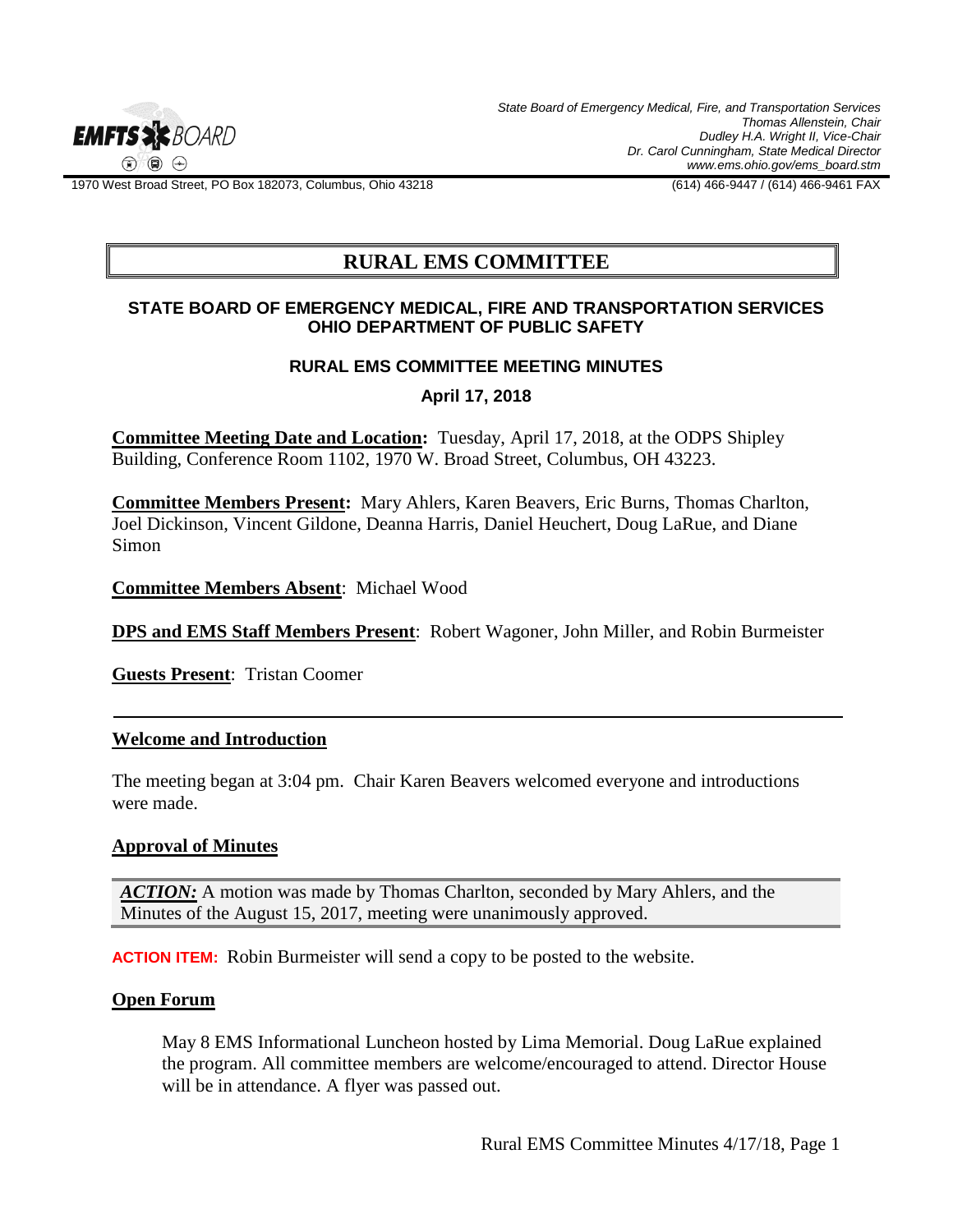Karen Beavers gave an overview of her December notes. She relayed that discussion took place at the February 2018 retreat about how to recruit and retain EMS personnel, teaching Firefighter and EMS in high schools, as well as generating funding with ideas such as charging for certifications.

## **Old Business**

Doug LaRue discussed the Apollo Charter and its stalled progress with a high school recruitment program. Apollo has had two Program Directors resign in the past 1.5 years, so it is re-organizing and starting over with a public safety management role (to be filled in the near future). Both Tom Charlton and Vince Gildone offered to send some of their team to Apollo to help the new manager get up to speed.

The committee discussed the goal that students can graduate high school with an EMT basic and be able to start paramedic school in the fall. There are concerns that schools will allow any student into an EMS program instead of having students test and pre-qualify for the program. The Department of Education needs to clarify pre-testing. The committee recognized that it need not recreate the wheel as there are some successful school programs already in place, which should aid in recruitment possibilities. (See New Business for additional discussion notes.)

**ACTION ITEM:** John Miller will put together a list of high school programs in the state that offers EMS programs to share with the committee.

## **New Business**

**Strategic Plan (handout attached):** Rob Wagoner reported that we need to be "forward looking" – it will likely take 3-5 years for projects to move forward so we can identify measurable achievements: things that have improved care, safety of EMS providers, and support for EMS in rural communities since they have unique challenges unlike urban areas. The State started working on this in August 2017. The upper part of schematic is focused on "What have you done today to contribute to a safer Ohio?" Staff cannot achieve all that needs to be done. The State relies on communities to help work through the challenges.

In 11/17, a work group was developed to help move the efficiency of the Board along. At its retreat in February 2018, it discussed these things and had a day-long review to assign goals to committees where they best fit. You won't see legislation, database issues, etc., as separate bullet points. These kinds of things pervade in every area that committees are assigned to.

**5-pillar Model (handout attached):** Recruitment and retention are critical needs. Overlapping between committees will be necessary to be successful. Some committees may come to the Rural Committee to seek input for items they've been tasked with.

**More Meetings:** The committee needs to take ownership, using a broad spectrum of ideas. We may need to meet more often, have longer meetings, etc. Rob Wagoner explained that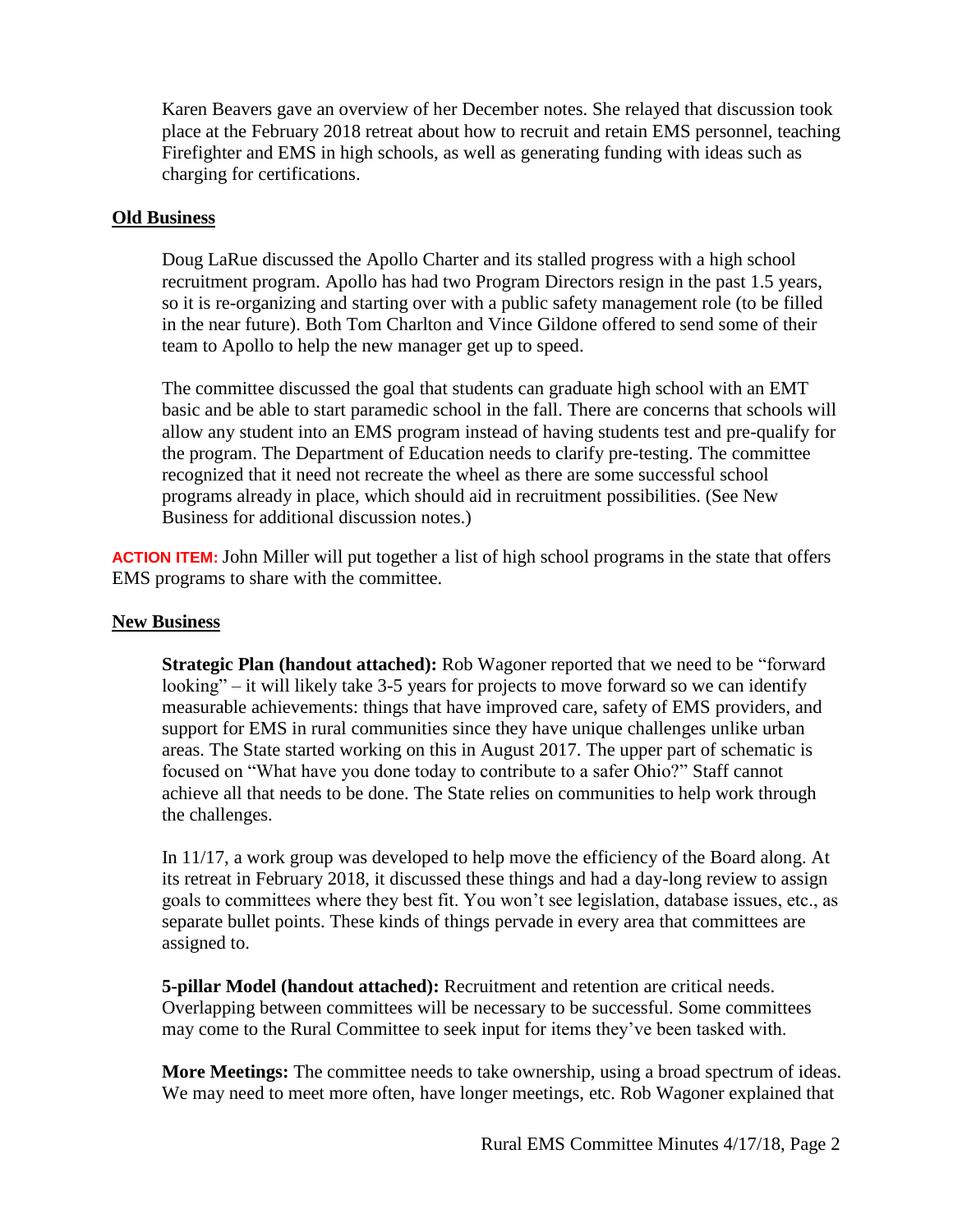the 'Sunshine laws' apply since the Rural EMS Committee is a committee of the Board (i.e., have to publicly announce meetings by posting them on the EMS website; have to be open meetings). The committee has a lot of freedom in how it will do recruitment and retention. It is not expected to be done in six months. As the project evolves, adjustments will have to be made. Concerns about only meeting two hours every two months is not likely enough time for the committee to come up with ideas and how to implement them.

**School Discussions/EMS Classes:** Tom reported that high schools have a junior year EMT course (limited to students aged 17 and over) and a Fire 1 course; in their senior year, the balance of EMT training as well as Fire 2 courses take place.

One current issue for new, young recruits is that insurance companies are not allowing certificate holders to drive until age 21 or 26.

It was reported that the State has 58 fire charters. Nearly half (about 16) have high school programs. Some have dispatching programs. However, pass rates are not good. Students need a pass rate of 65% on the  $1<sup>st</sup>$  attempt/80% after 3 attempts. The incoming database will allow us to see scores for high school classes separate from adult classes. We will also be able to review school data in June/July as well as the new curriculum and we know who is struggling or not and make changes accordingly. We need to 'sell' to charters that graduates will be available to recruit.

The committee discussed developing/assigning mentorships, lack of equipment at schools, and the need to get people on board to assist. John Miller reported that students who pretest have a higher pass rate. One major criteria is the need for students to be able to read at the same pace in a class. Schools could offer a 'reading improvement' class (remedial). Vocational schools need to work on reading and readiness program. Vince shared that stethoscopes and BP cuffs are provided to each student by their charter.

Some squads have explorer posts in groups. It is a process to set a program up but it does offer a recruitment avenue. Need to develop an info sheet. Karen asked committee members to share program information to the committee so various parameters can be reviewed. Child labor law needs to be adhered to--programs are often stunted by child labor laws.

Tristan volunteered to send his fire cadet information to the committee. The Fire Association's program starts at age 14. It has a built-in scholarship program. Students get out of school when a run is called to the station. It is self-insured and is a city entity.

A program in Athens has monthly drills. Students spend one day at 911 dispatch center.

Discussion occurred regarding getting students involved while they're young. It develops loyalty. Charters need to visit schools and invite students to learn about EMS and fire development programs. Ask communities to volunteer meeting rooms to meet students. Short YouTube or Skype connection from Director House could be shared with recruits. A link to a recording could be included with a new cert card.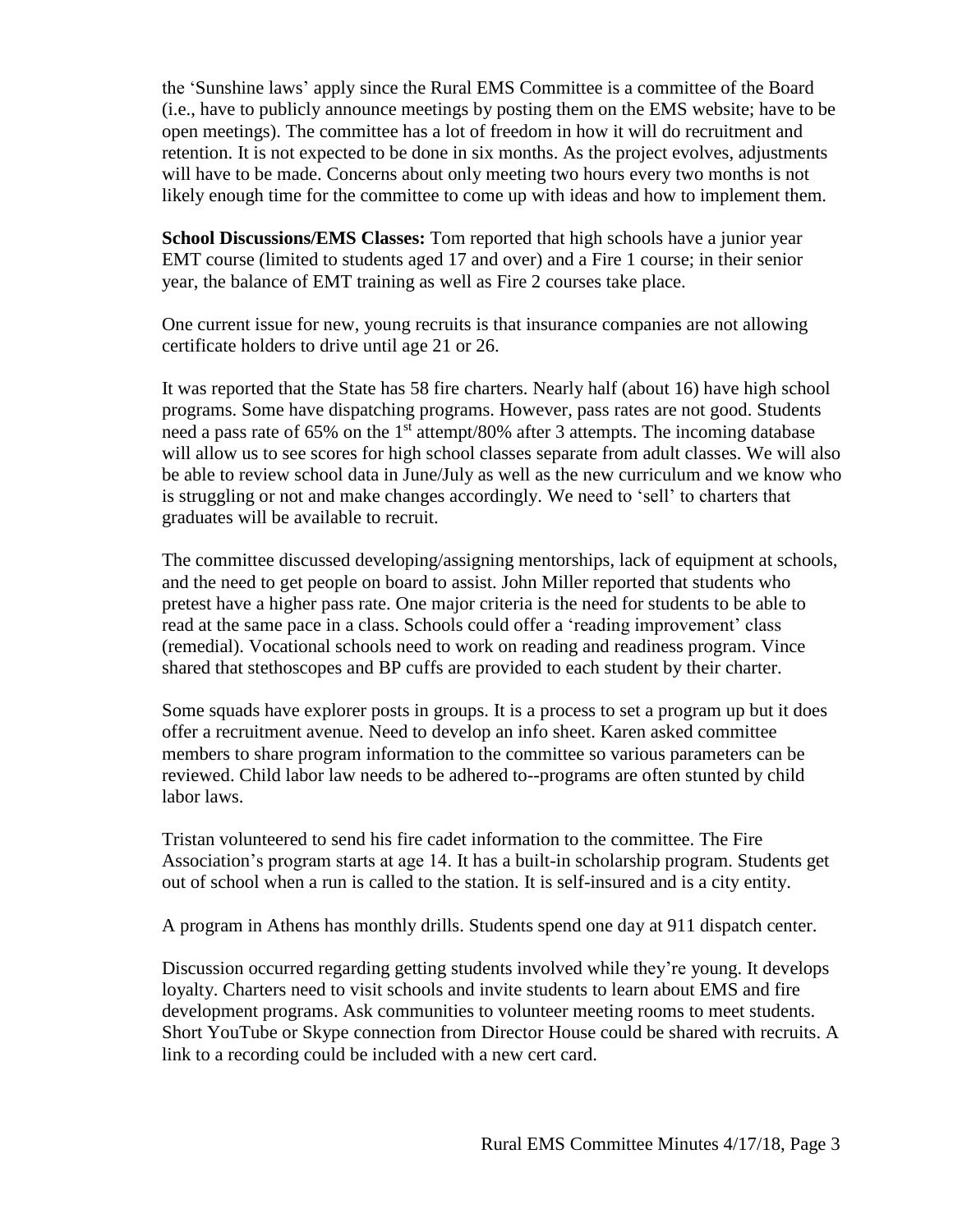Also, charters could consider connecting with other states for ideas. "Touch a truck" program. Posters. Coloring books. Fire Chief or EMS Chief for a day competition. The need to recruit and retain is a national issue, not a state issue. We need an action plan and not just keep it in a discussion stage.

The committee then discussed possible benefits for recruits—e.g., free license plates, disability benefits, tax incentives, etc. The need to take care of people was stressed. Emphasis to encourage loyalty. Make sure people are properly trained. Allow employees flexibility to do other things. Make it so individuals don't need to take a lot of time away from their family. The committee needs to design/script "How good do you have to be to be good?" Entire department should be researching. Empower. Bureaus have too much 'red tape.' As leaders, the committee needs to make things happen

Additional discussion took place about the need for a trained person to be in the truck running calls. If one department doesn't offer anything, the trained person is likely to move to a department that takes care of its own, especially if an employee is restricted from working elsewhere. Offer con-ed. Incorporate a 'fun' component. Empower employees to bring ideas to departments to promote loyalty and involvement.

Karen brought up grants and that the committee could look at research programs on pain management in an attempt to start controlling/eliminating/alternate use of opioids. These programs bring up questions such as "Should Oxycodone be put on trucks?" We may need to focus on oral pain relief due to morphine and IV fluid shortages that are causing departments to have to look for alternatives. Nitrous is effective but it has huge start-up costs.

Tom stated that the federal government regulates the amount and type of drugs that are allowed for use. Drug shortages may disproportionately affect committee work.

Tom also reminded the committee that departments need to file a new DEA Form 222 every two months or their drug allotment automatically goes to the next qualified department. Smaller departments that may not use all their drugs before the expiration date and the State could advise departments to sell their overage to bigger departments in urban areas rather than discard them. The Pharmacy Board has approved the repurchase of drugs.

Finally, Tom reported that members of the Pharmacy Board have allegedly been investigating departments by randomly entering departments and doing spot inspections. Departments may need to get people involved legislatively to stop this. The Ohio Fire Chiefs Association has been monitoring this activity.

It was the general agreement of the committee that the above issues need to be discussed at every meeting.

## **Additional Open Forum**

Rob reports that the EMS Division learned of a rural flex grant that is specific to rural EMS needs. It is submitting a letter of intent. Funds of \$45-200k per state. If Ohio gets a